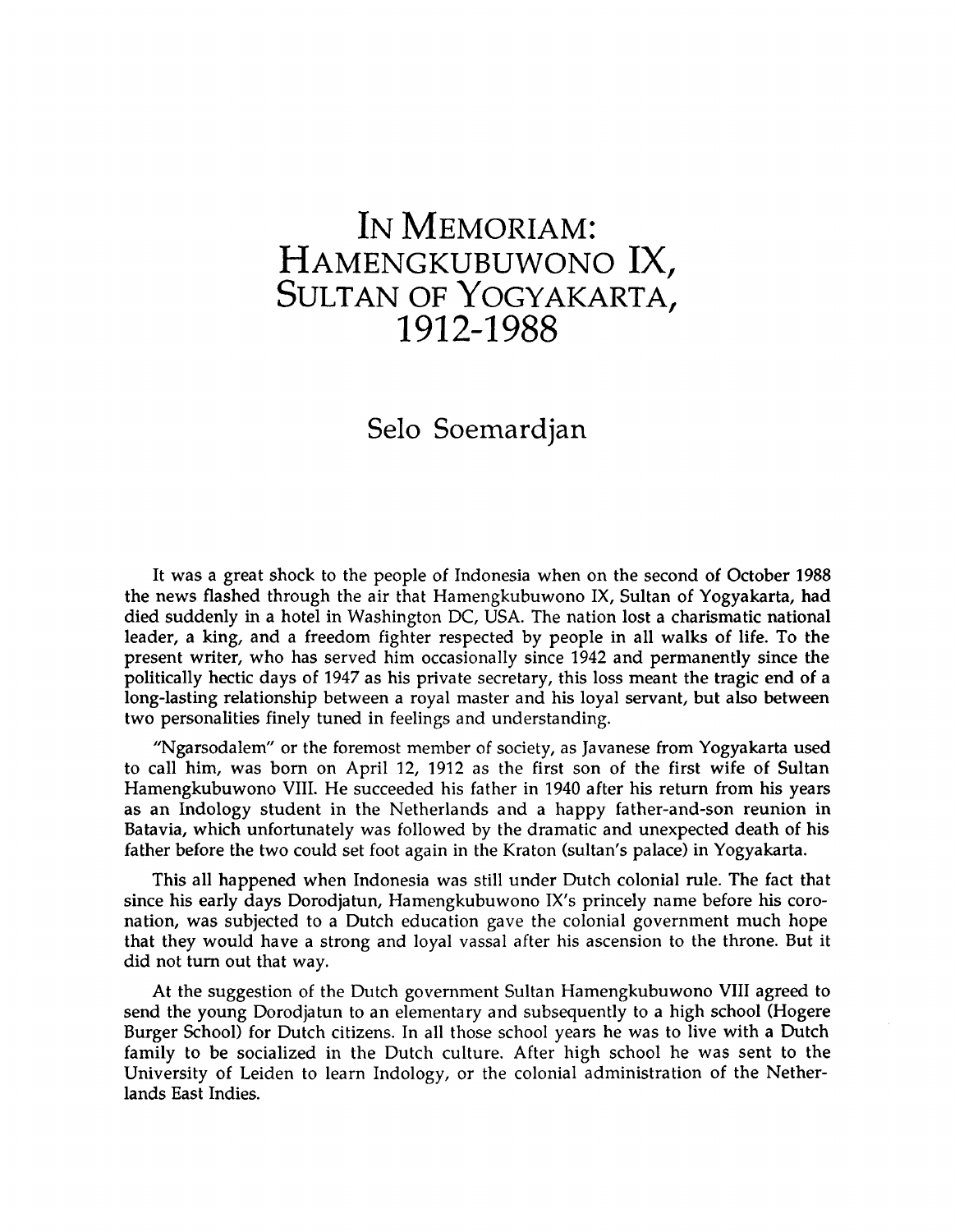## 116 *Selo Soemardjan*

But instead of becoming Dutch minded the young prince developed an anti-Dutch attitude. He could not understand why he should live with a Dutch family and not be allowed to stay with his father and mother and brothers and sisters in the Kraton. While living in the Netherlands as a student he resented the idea of being spied upon by the political police. When he discovered a disguised policeman in his vicinity he enjoyed playing cat-and-mouse games with this representative of the colonial regime.

For his close friends it was therefore no surprise, but for the Dutch administration it was something incomprehensible to hear the serious statement he made at his coronation ceremony that: "Although I have been subjected to Western education I am and I will remain a Javanese."

He proved the seriousness of his words when, five years later and two weeks after the dramatic proclamation of Indonesia's independence on August 17, 1945 by Sukarno and Hatta, he, now as Sultan Hamengkubuwono IX, of his own free will made it known to the world that his Sultanate of Yogyakarta was a part of the newly established Republic of Indonesia, with the status of Special Territory and with himself responsible directly to the President. Not only was this a severe blow to the Dutch who wanted to regain their old colonial power over the country, but it gave added strength and confidence to people all over Indonesia in the further defense of their national independence.

The Sultan also showed his consistency in resisting the Dutch and fighting for the Republic of Indonesia in his unwavering attitude at the time the Dutch armed forces invaded Yogyakarta on December 19, 1948. With President Sukarno, Vice President Mohammad Hatta, and other Republican leaders in Dutch captivity, the Sultan boldly turned down every effort of the Dutch to make him Sultan of a new Javanese state, which would be much wider and much more inclusive than his Yogyakarta Sultanate. Instead, he collaborated with Lt. Col. Suharto, guerrilla commander over Yogyakarta and since 1967 President of the Republic of Indonesia, to fight against the Dutch until the final victory. On December 27, 1949 Sultan Hamengkubuwono IX represented the Republic in receiving sovereignty over Indonesia from the Dutch Governor-General.

The Dutch Government's suggestion of making him Sultan of an enlarged sultanate on Java is evidence of the fact that the Dutch had no accurate understanding of the developments in the Republic of Indonesia and particularly of the position of the Sultan in the revolution for the defense of national independence. They still cherished the old prewar idea that the Sultan must be a loyal vassal to the Dutch and would therefore be eager to accept favors from them. They did not understand that the title of Sultan of Yogyakarta had become a title only. In fact he was the Sultan of the people of Indonesia. When at the time of the national revolution people in any part of the country referred to the Sultan, there was not the slightest doubt that they had Sultan Hamengkubuwono IX in mind. The rather small Special Territory of Yogyakarta with a population of less than 2 million was too narrow for the Sultan's national spirit. Hence his preference to stay in Jakarta, the capital of the nation, rather than in Yogyakarta. Routine matters of administration in Yogyakarta were entrusted with full confidence to Prince Pakualam as his deputy.

In the eyes of the Javanese population the Sultan was a typical traditional leader. He was traditional because of his royal status. But he was also traditional because of his personal qualities. Leadership, as defined by Ki Hadjar Dewantoro, the champion of national education until his death in the first decade of the Republic, requires the ability to present an example to the people when standing before them, to develop popular